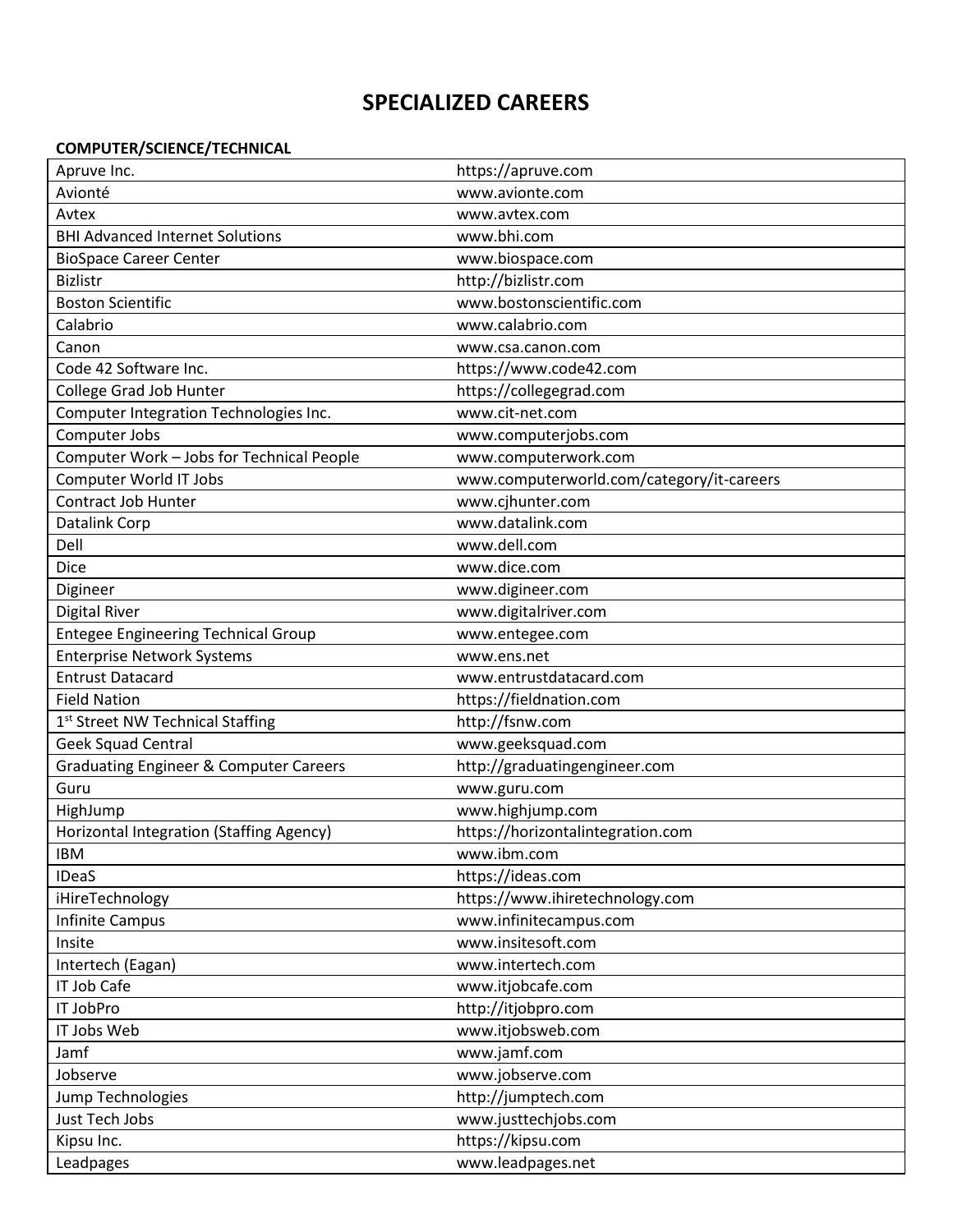| COMPUTER/SCIENCE/TECHNICAL CONT.         |                                   |
|------------------------------------------|-----------------------------------|
| Magenic                                  | https://magenic.com               |
| Mosaic Co.                               | www.mosaicco.com                  |
| Npost (CenturyLink)                      | www.npost.com/jobs                |
| Open Systems Inc.                        | www.osas.com                      |
| <b>Orbital ATK</b>                       | www.orbitalatk.com                |
| Pace Analytical                          | www.pacelabs.com                  |
| PennTech Jobs                            | www.penntechjobs.com              |
| <b>RBA Consulting</b>                    | www.rbaconsulting.com             |
| Reeher                                   | www.reeher.com                    |
| Sologig                                  | www.sologig.com                   |
| spōk                                     | https://www.spok.com              |
| Sportradar                               | https://sportradar.us             |
| Think Big Analytics - A Teradata Company | https://www.thinkbiganalytics.com |
| TAJ Technologies Inc.                    | www.tajtech.com                   |
| <b>TDX Tech</b>                          | www.tdxtech.com                   |
| <b>TechCareers</b>                       | www.techcareers.com               |
| techfetch                                | www.techfetch.com                 |
| The Nerdery                              | https://www.nerdery.com           |
| topTECHjobs                              | www.net-temps.com                 |
| Verum Technical                          | www.verumtechnical.com            |
| Virtelligence                            | www.virtelligence.com             |
| <b>Vital Images</b>                      | www.vitalimages.com               |
| <b>VMWare</b>                            | www.vmware.com                    |
| Wet Feet                                 | www.wetfeet.com                   |
| When I Work                              | https://wheniwork.com             |

### **DRIVER/TRUCKING/HEAVY EQUIPMENT OPERATORS**

| <b>Advanced Disposal</b>           | www.advanceddisposal.com               |
|------------------------------------|----------------------------------------|
| Auto Driveaway                     | www.autodriveaway.com                  |
| Autumn Transport                   | www.autumngrain.com                    |
| Bay & Bay                          | www.bayandbay.com/index.php            |
| Bituminous Roadways, Inc.          | http://bitroads.com                    |
| <b>Cardinal Logistics</b>          | www.drivecardinallogistics.com         |
| Cemstone                           | www.cemstone.com                       |
| <b>Coborns Delivers</b>            | www.cobornsdelivers.com                |
| Crane Freight & Cartage            | http://cranefreight.com                |
| <b>CR England Trucking Company</b> | www.crengland.com                      |
| <b>CRST Expedited</b>              | www.joincrst.com                       |
| <b>DARTS</b>                       | www.darts1.org/employment              |
| <b>DART Transit Company</b>        | www.dart.net                           |
| Dick's Sanitation Inc.             | www.dickssanitation.com                |
| <b>Eureka! Recycling</b>           | www.eurekarecycling.org                |
| <b>FedEx Ground</b>                | https://careers.fedex.com              |
| <b>First Student</b>               | www.firststudentinc.com                |
| <b>First Transit</b>               | www.firsttransit.com                   |
| <b>HD Supply</b>                   | http://hdsupply.jobs                   |
| Hendegaard Transport Inc.          | www.hendegaardtransport.com//index.cfm |
| Holland                            | www.hollandregional.com                |
| J.B. Hunt                          | www.jbhunt.com                         |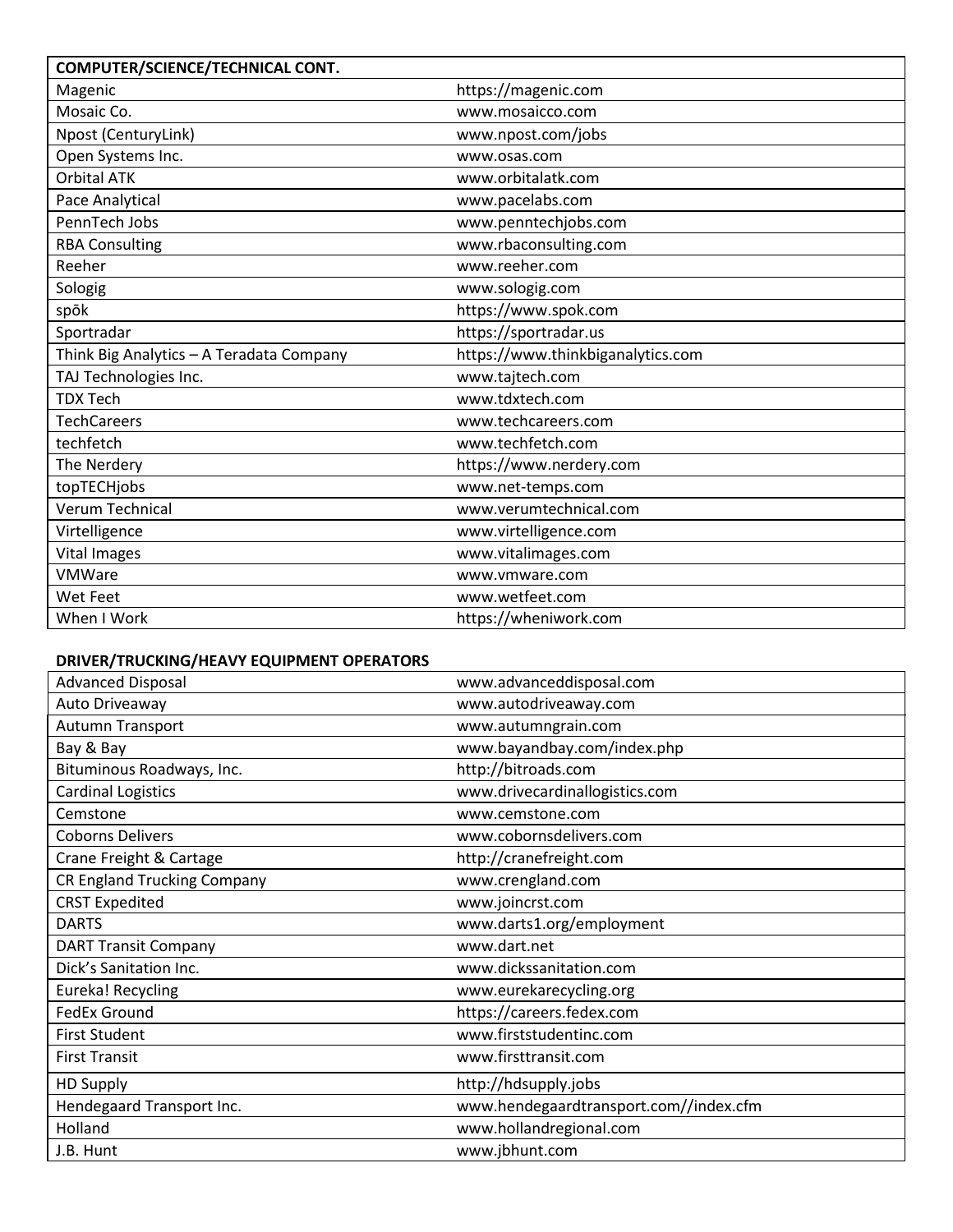| DRIVER/TRUCKING/HEAVY EQUIPMENT OPERATORS        |                                                                 |
|--------------------------------------------------|-----------------------------------------------------------------|
| CONT.                                            |                                                                 |
| <b>JBS Carriers</b>                              | www.drivewithjbs.com                                            |
| Kottke Trucking Inc.                             | http://kottke-trucking.com                                      |
| <b>Liquid Transport Corp</b>                     | www.liquidtransport.com                                         |
| Loomis (Armed Service Technician)                | www.work4loomis.com                                             |
| Lowe's                                           | www.lowes.com                                                   |
| McLane                                           | www.mclaneco.com                                                |
| <b>Maverick Transportation LLC</b>               | www.drivemaverick.com                                           |
| Metro Gravel                                     | https://metrogravel.com/index.asp                               |
| <b>Metro Transit</b>                             | www.metrotransit.org                                            |
| <b>Michels Corporation</b>                       | www.michels.us                                                  |
| <b>National Tire &amp; Battery</b>               | www.ntb.com                                                     |
| Park N' Fly                                      | www.pnf.com                                                     |
| Penske                                           | www.gopenske.com/careers                                        |
| <b>Priority Courier Experts</b>                  | www.shipwithpriority.com                                        |
| ProDrivers                                       | www.prodrivers.com                                              |
| Quicksilver Express Courier                      | www.qec.com                                                     |
| Randy's Environmental Services                   | www.randysenvironmentalservices.com                             |
| <b>Republic Services</b>                         | www.republicservices.com                                        |
| Roehl Transport                                  | www.roehl.jobs                                                  |
| Ruan                                             | www.ruan.com                                                    |
| Sanimax                                          | www.sanimax.com                                                 |
| S&S Transport Inc                                | www.sstransport.com                                             |
| Schmitty & Sons                                  | www.schmittyandsons.com                                         |
| Schneider National, Inc.                         | www.schneider.com                                               |
| <b>Styer Transportation</b>                      | www.styertrans.com                                              |
| <b>Tennis Sanitation</b>                         | www.tennissanitation.com                                        |
| Terminal Transport Inc.                          | http://trmnl.com                                                |
| <b>Transport America</b>                         | www.changingtrucking.com                                        |
| <b>Trillium Staffing</b>                         | https://trilliumstaffing.com                                    |
| Two Men and a Truck                              | https://careers.twomenandatruck.com                             |
| <b>UPS</b>                                       | www.ups.com                                                     |
| <b>US Venture</b>                                | www.usventure.com                                               |
| <b>Waste Management</b>                          | www.wm.com                                                      |
| <b>Weinrich Truck Line</b>                       | http://weinrichtruckline.com                                    |
| Werner                                           | www.werner.com                                                  |
| <b>XPO Logistics</b>                             | http://Xpo.com                                                  |
| <b>YRC Freight</b>                               | www.yrc.com                                                     |
| Additional search options:                       | Delivery/Route Driver/Courier - linen services, dry cleaners,   |
| Shuttle Driver for hotels, casinos, airline, car | grocery store, restaurants, automotive parts runner, furniture, |
| dealerships                                      | building supply, vending machine, sanitation                    |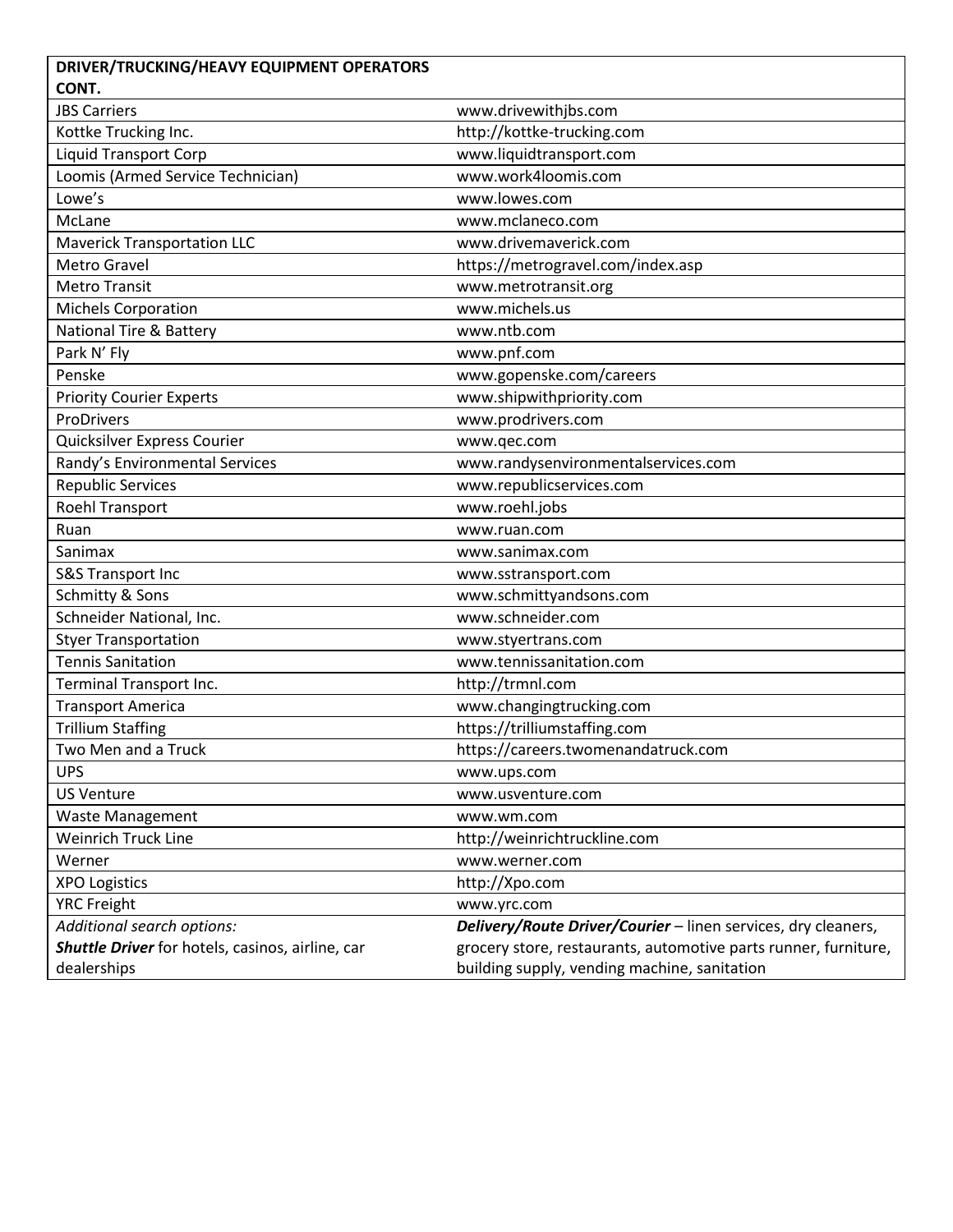| Academic 360                                                  | www.academic360.com              |
|---------------------------------------------------------------|----------------------------------|
| <b>Academic Employment Network</b>                            | http://academploy.com            |
| AASA - The School Superintendents Association                 | www.aasa.org                     |
| American School Directory                                     | www.asd.com                      |
| Americorps Minnesota                                          | www.readingandmath.net           |
| Anoka Hennepin School District                                | www.anoka.k12.mn.us              |
| Augsburg College                                              | www.augsburg.edu                 |
| <b>Bethel University</b>                                      | www.bethel.edu                   |
| Dakota County Technical College                               | www.dctc.edu                     |
| Dunwoody College of Technology                                | www.dunwoody.edu                 |
| <b>Eden Prairie Schools</b>                                   | www.edenpr.org                   |
| <b>Edison Learning</b>                                        | http://edisonlearning.com        |
| Farmington Area Public Schools                                | www.farmington.k12.mn.us         |
| <b>Hamline University</b>                                     | www.hamline.edu                  |
| Hastings Public Schools ISD 200                               | www.hastings.k12.mn.us           |
| Hennepin Technical College                                    | www.hennepintech.edu             |
| <b>Higher Education Jobs</b>                                  | www.higheredjobs.com             |
| Independent School District 191                               | www.isd191.org                   |
| (Burnsville, Eagan, Savage)                                   |                                  |
| Independent School District 194 (Lakeville, Burnsville, Elko) | http://isd194.org                |
| Independent School District 196 (Rosemount, Apple             | www.district196.org              |
| Valley, Eagan, Burnsville, Inver Grove Heights, Lakeville)    |                                  |
| Independent School District 197 (WSP, Mendota                 | www.isd197.org                   |
| Heights, IGH, Eagan)                                          |                                  |
| Independent School District 199 (IGH)                         | www.invergrove.k12.mn.us         |
| Independent School District 622 (North St. Paul,              | www.isd622.org                   |
| Maplewood, Oakdale)                                           |                                  |
| Inver Hills Community College                                 | www.inverhills.edu               |
| Macalester College                                            | www.macalester.edu               |
| <b>Metro State University</b>                                 | www.metrostate.edu               |
| Minneapolis Community & Technical College                     | www.minneapolis.edu              |
| Minneapolis Public Schools                                    | www.mpls.k12.mn.us               |
| Minnesota Association of Alternative Programs                 | www.maapmn.org                   |
| Minnesota Association of School Administrators                | www.mnasa.org                    |
| Minnesota Department of Education                             | http://education.state.mn.us     |
| Minnesota State Colleges and Universities                     | www.hr.mnscu.edu                 |
| Nat'l Association of Elementary School Principals             | www.naesp.org                    |
| Nat'l Assoc. of Secondary School Principals                   | www.nassp.org                    |
| Nat'l School Boards Association                               | www.nsba.org/jobs                |
| Normandale Community College                                  | www.normandale.edu               |
| North St. Paul Public Schools (NSP, Maplewood, Oakdale)       | www.isd622.org                   |
| Prior Lake-Savage Area Schools                                | www.priorlake-savage.k12.mn.us   |
| Shakopee Public Schools                                       | www.shakopee.k12.mn.us           |
| St. Catherine University                                      | www.stkate.edu                   |
| St. Paul Public Schools                                       | www.spps.org                     |
| St. Paul College                                              | www.saintpaul.edu                |
| South St. Paul Public Schools                                 | www.sspps.org                    |
| South Washington County Schools - District 833                | www.sowashco.org                 |
| <b>Special Education Exchange</b>                             | www.spedex.com/job-exchange.html |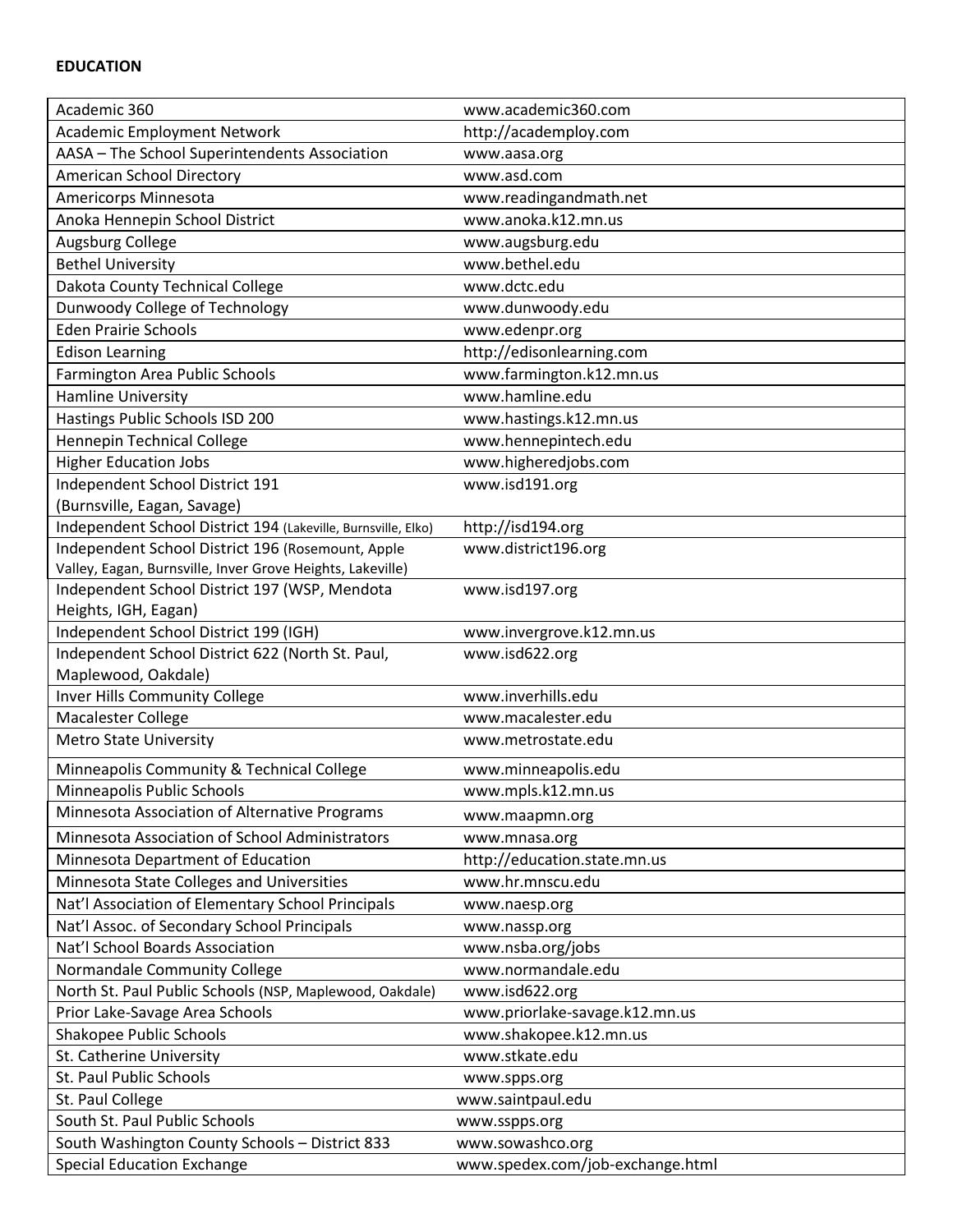| <b>EDUCATION CONT.</b>                        |                                    |
|-----------------------------------------------|------------------------------------|
| Stillwater Area Public Schools - District 834 | www.stillwater.k12.mn.us           |
| <b>Sylvan Learning Centers</b>                | www.sylvanlearning.com             |
| Teachers On Call (Wisconsin & Minnesota)      | www.teachersoncall.com             |
| University of Minnesota                       | http://humanresources.umn.edu/jobs |
| University of St. Thomas                      | www.stthomas.edu                   |
| Vitae                                         | https://chroniclevitae.com/        |
| <b>WISCONSIN</b>                              |                                    |
| UW-River Falls (link to job & internships)    | www.uwrf.edu/CareerServices        |
| WI Assoc. of School Boards                    | www.wasb.org                       |
| WI Assoc. of School District Administrators   | www.wasda.org                      |
| WISC Jobs                                     | http://wisc.jobs/public/index.asp  |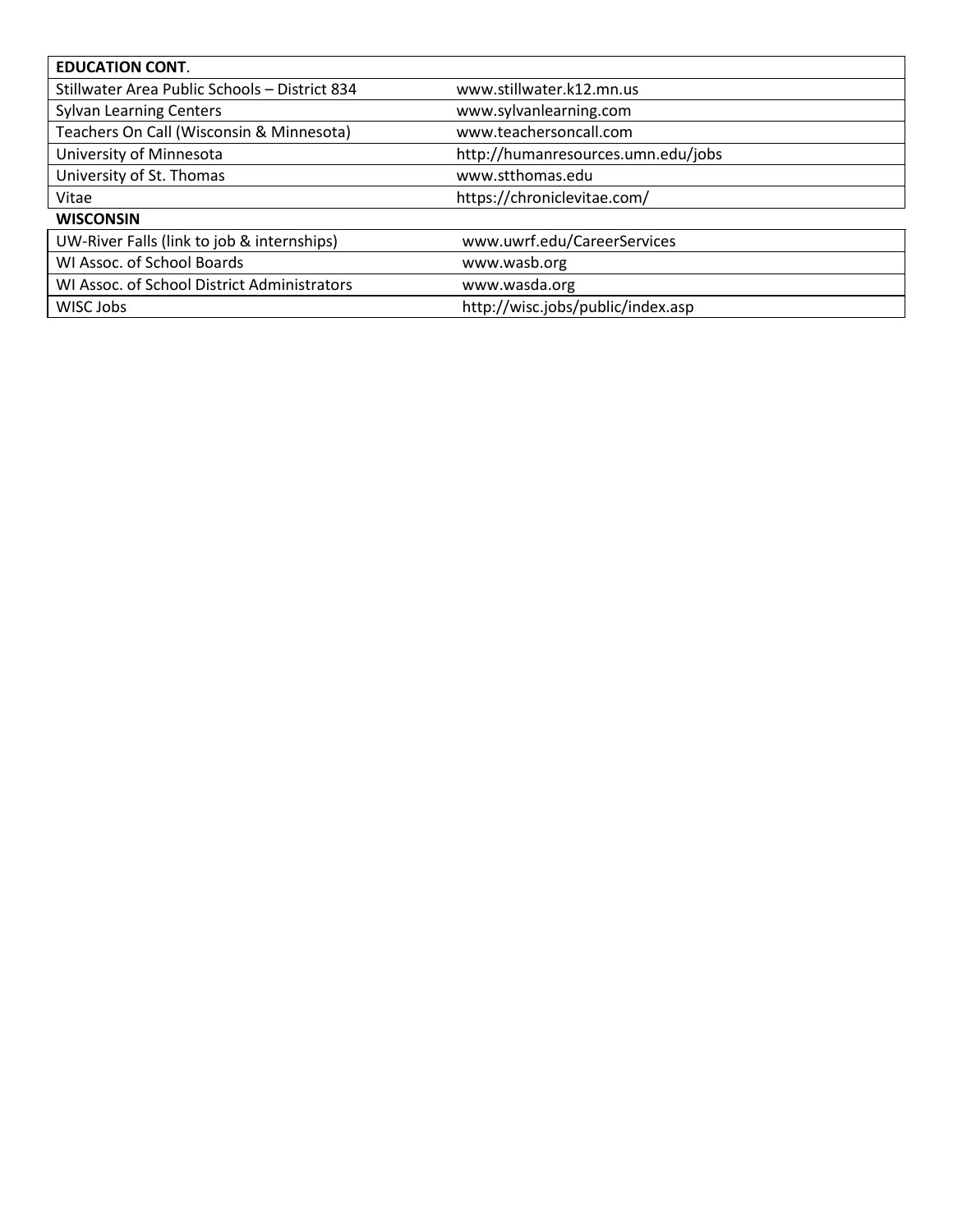## **EXECUTIVE/PROFESSIONAL**

| Beyond                                      | www.beyond.com           |
|---------------------------------------------|--------------------------|
| Career Journal (Wall Street Journal)        | www.careers.wsj.com      |
| <b>Executive Search Firms</b>               | www.kennedyinfo.com      |
| Headhunter                                  | www.headhunter.com       |
| iHispano                                    | www.ihispano.com         |
| LatPro - Hispanic & Bilingual Professionals | www.latpro.com           |
| MN Society of Certified Public Accounts     | www.mncpa.org            |
| Monster                                     | www.monster.com          |
| Nation Job                                  | www.nationjob.com        |
| <b>Recruiters On-Line Network</b>           | www.recruitersonline.com |
| Saludos (Professional Bilingual Jobs)       | www.saludos.com          |
| The Ladders                                 | www.theladders.com       |
| Vault                                       | www.vault.com            |

#### **EX MILITARY**

| <b>Business and Professional Women's Foundation</b> | http://bpwfoundation.org                               |
|-----------------------------------------------------|--------------------------------------------------------|
| Career One Stop                                     | www.careeronestop.org/militaryspouse                   |
| Civilian Jobs                                       | http://civilianjobs.com                                |
| Civilian Personnel Online                           | www.cpol.army.mil                                      |
| <b>Customs and Border Patrol</b>                    | www.cbp.gov                                            |
| Dept. of Employment and Economic Development DEED   | http://www.mn.gov/deed/job-seekers/veteran-            |
|                                                     | services/employment-services                           |
| <b>Employment Guide</b>                             | www.employmentguide.com/jobs/veterans-friendly         |
|                                                     |                                                        |
| Hire A Hero                                         | www.hireahero.org                                      |
| <b>Military Connection</b>                          | www.militaryconnection.com                             |
| Monster Veteran Employment Center                   | www.military.com/veteran-jobs                          |
| <b>National Resource Directory</b>                  | http://warriorcare.dodlive.mil/caregiver-resources/nrd |
| <b>Recruit Military</b>                             | https://recruitmilitary.com                            |
| <b>Transition Assistance Online</b>                 | www.taonline.com                                       |
| US.jobs - National Labor Exchange                   | http://us.jobs                                         |
| Veterans' Employment and Training Services (VETS)   | www.dol.gov/vets                                       |
| Veterans of Foreign Wars                            | www.vfw.org                                            |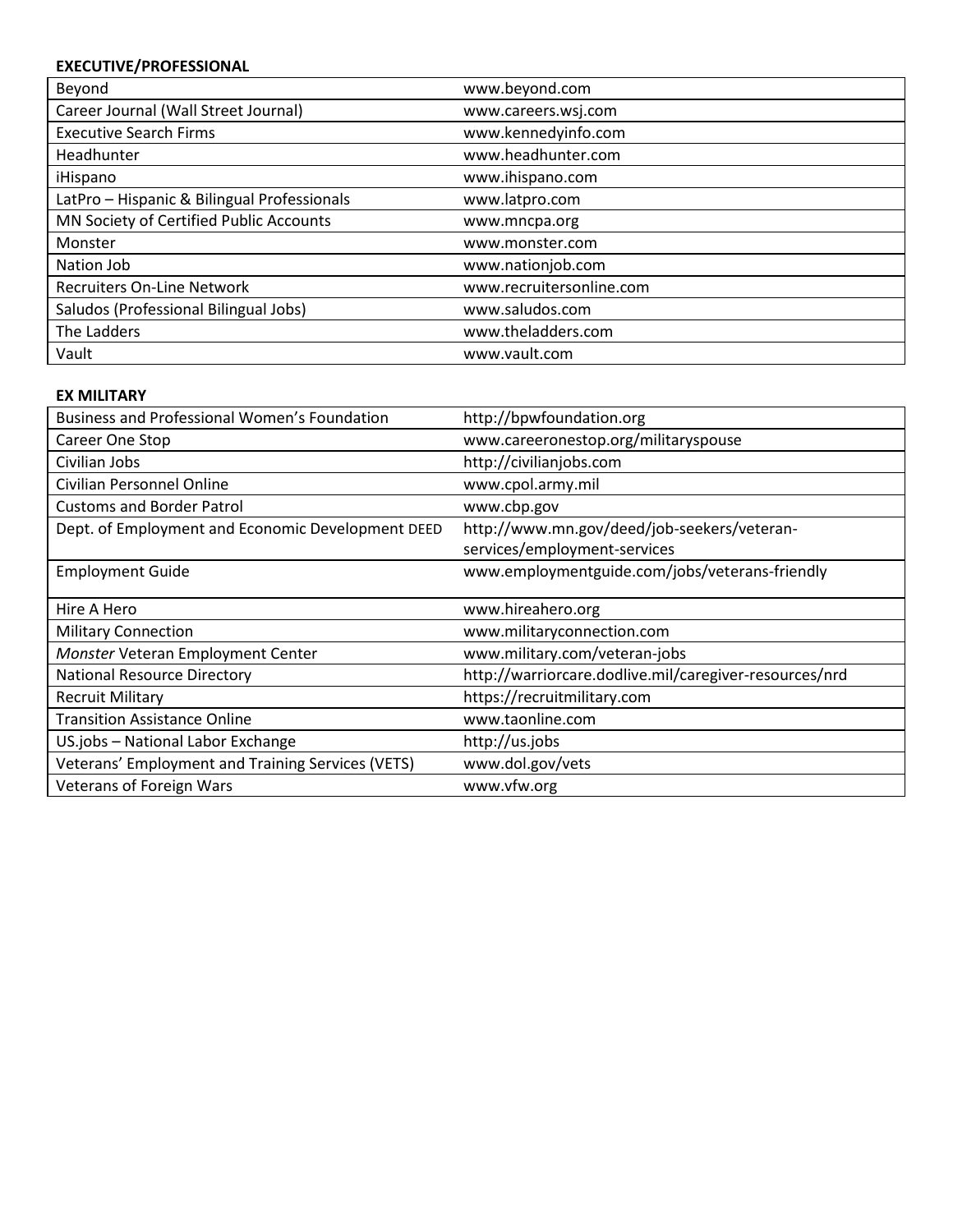## **GOVERNMENT**

#### *FEDERAL*

| America Federal Jobs Digest Listings | www.jobsfed.com                  |
|--------------------------------------|----------------------------------|
| <b>Federal Jobs</b>                  | www.usajobs.gov                  |
| <b>Federal Jobs Career Central</b>   | www.fedjobs.com                  |
| <b>Federal Government Jobs</b>       | www.federaljobs.net              |
| Government Job Resource              | www.govtjobs.com                 |
| <b>United States Postal Service</b>  | www.usps.com                     |
| <b>STATE</b>                         |                                  |
| State of Iowa                        | https://das.iowa.gov             |
| <b>State of Minnesota</b>            | http://mn.gov/mmb/careers        |
| <b>State of Wisconsin</b>            | https://wisc.jobs/public         |
| <b>COUNTY</b>                        |                                  |
| Anoka County                         | www.anokacounty.us               |
| <b>Carver County</b>                 | www.co.carver.mn.us              |
| Chisago County                       | www.co.chisago.mn.us             |
| Dakota County                        | www.co.dakota.mn.us              |
| Goodhue County                       | www.co.goodhue.mn.us             |
| Hennepin County                      | www.hennepin.us                  |
| <b>Ramsey County</b>                 | www.ramseycounty.us              |
| <b>Rice County</b>                   | www.co.rice.mn.us                |
| <b>Scott County</b>                  | www.co.scott.mn.us               |
| Sherburne County                     | www.co.sherburne.mn.us           |
| <b>Washington County</b>             | www.co.washington.mn.us          |
| <b>Wright County</b>                 | www.co.wright.mn.us              |
| <b>CITY</b>                          |                                  |
| League of Minnesota Cities           | www.lmc.org                      |
| City of Apple Valley                 | www.cityofapplevalley.org        |
| City of Bloomington                  | www.bloomingtonmn.gov            |
| City of Burnsville                   | www.ci.burnsville.mn.us          |
| City of Eagan                        | www.ci.eagan.mn.us               |
| City of Farmington                   | www.ci.farmington.mn.us          |
| City of Fridley                      | www.ci.fridley.mn.us             |
| <b>City of Hastings</b>              | www.hastingsmn.gov               |
| City of IGH                          | www.ci.inver-grove-heights.mn.us |
| City of Lakeville                    | www.ci.lakeville.mn.us           |
| City of Maplewood                    | www.ci.maplewood.mn.us           |
| City of Mendota Heights              | www.mendota-heights.com          |
| City of Minneapolis                  | www.minneapolismn.gov            |
| City of Minnetonka                   | http://eminnetonka.com           |
| City of Oakdale                      | www.ci.oakdale.mn.us             |
| City of Richfield                    | www.ci.richfield.mn.us           |
| City of Rosemount                    | www.ci.rosemount.mn.us           |
| City of Roseville                    | www.ci.roseville.mn.us           |
| City of Shakopee                     | www.shakopeemn.gov               |
| City of South St. Paul               | www.southstpaul.org              |
| City of St. Paul                     | www.stpaul.gov                   |
| City of Shoreview                    | www.shoreviewmn.gov              |
| City of Stillwater                   | www.ci.stillwater.mn.us          |
| City of West St. Paul                | http://wspmn.gov                 |
| City of Woodbury                     | www.ci.woodbury.mn.us            |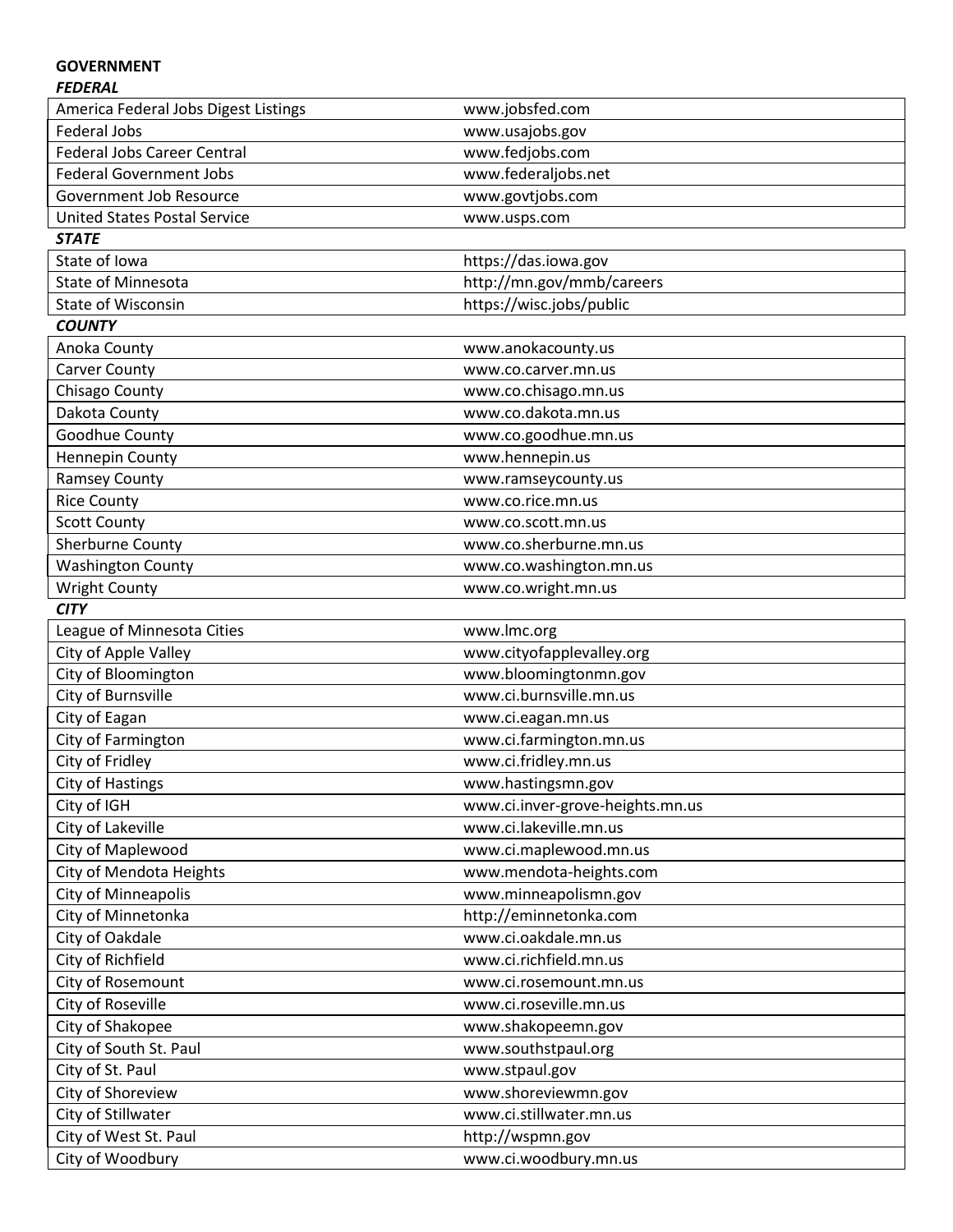#### **HEALTH CARE**

| <b>Aegis Therapies</b>                        | http://aegistherapies.com     |
|-----------------------------------------------|-------------------------------|
| Allied Professionals Inc.                     | www.alliedprofessionals.com   |
| Allina Health                                 | www.allinahealth.org          |
| <b>American Red Cross</b>                     | www.redcross.org              |
| Apria Healthcare                              | www.apria.com                 |
| Career Web                                    | www.healthcareerweb.com       |
| Center for Diagnostic Imaging                 | www.mycdi.com                 |
| Children's Hospitals and Clinics              | www.childrensmn.org           |
| <b>Clinicor Medical and Clinical Staffing</b> | http://myclinicor.com         |
| Davita                                        | www.davita.com                |
| Elim Care                                     | www.elimcare.org              |
| Empi - DJO Global                             | www.djoglobal.com             |
| <b>Fairview Health Services</b>               | www.fairview.org              |
| Gillette Children's Specialty Health Care     | www.gillettechildrens.org     |
| <b>Hazelden Foundation</b>                    | www.hazelden.org              |
| <b>Health Care Recruiters</b>                 | www.healthcarerecruiters.com  |
| <b>Healthcare Source</b>                      | www.healthcaresource.com      |
| <b>HealthEast Care System</b>                 | www.healtheast.org            |
| <b>Health Partners</b>                        | www.healthpartners.com        |
| Hennepin County Medical Center                | www.hcmc.org                  |
| <b>High Pointe Surgery Center</b>             | http://hpsurgery.com          |
| <b>Job Science</b>                            | www.jobscience.com            |
| Lakeview Health                               | www.lakeviewhealth.org        |
| Mayo Clinic                                   | www.mayoclinic.org            |
| <b>Medical Staffing Network</b>               | www.msnhealth.com             |
| <b>Memorial Blood Centers</b>                 | www.mbc.org                   |
| <b>MenD Correctional Care</b>                 | www.mendcare.com              |
| Methodist Hospital                            | www.methodisthospital.com     |
| <b>MN Hospital Association</b>                | www.mnhospitals.org           |
| MN Hospital Jobs                              | www.mnhospitaljobs.com        |
| Minnesota Masonic Homes                       | www.mnmasonichomes.org        |
| <b>Minnesota Veterans Homes</b>               | http://mn.gov/mdva/homes      |
| Minute Clinic                                 | www.cvs.com/minuteclinic      |
| <b>Multicare Associates</b>                   | www.multicare-assoc.com       |
| My CNA Jobs                                   | www.mycnajobs.com             |
| <b>National Health Careers</b>                | www.nhscareers.nhs.uk         |
| North Memorial Health Care                    | www.northmemorial.com/careers |
| Northwest Family Physicians                   | www.nwfpc.com                 |
| OptionsMN                                     | www.optionsfamily.com         |
| Park Dental                                   | www.parkdental.com            |
| Park Nicollet                                 | www.parknicollet.com          |
| <b>Professional Radiology Services</b>        | www.prshealth.com             |
| <b>Quest Diagnostics</b>                      | www.questdiagnostics.com      |
| Recover Health Inc.                           | www.recoverhealth.org         |
| Regina Health Center                          | www.reginahealthcenter.org    |
| <b>Regions Hospital</b>                       | www.regionshospital.com       |
| <b>Rehab Care Group</b>                       | www.rehabcare.com             |
| <b>Ridgeview Medical Center</b>               | www.ridgeviewmedical.org      |
| St. Croix Orthopaedics                        | www.stcroixortho.com          |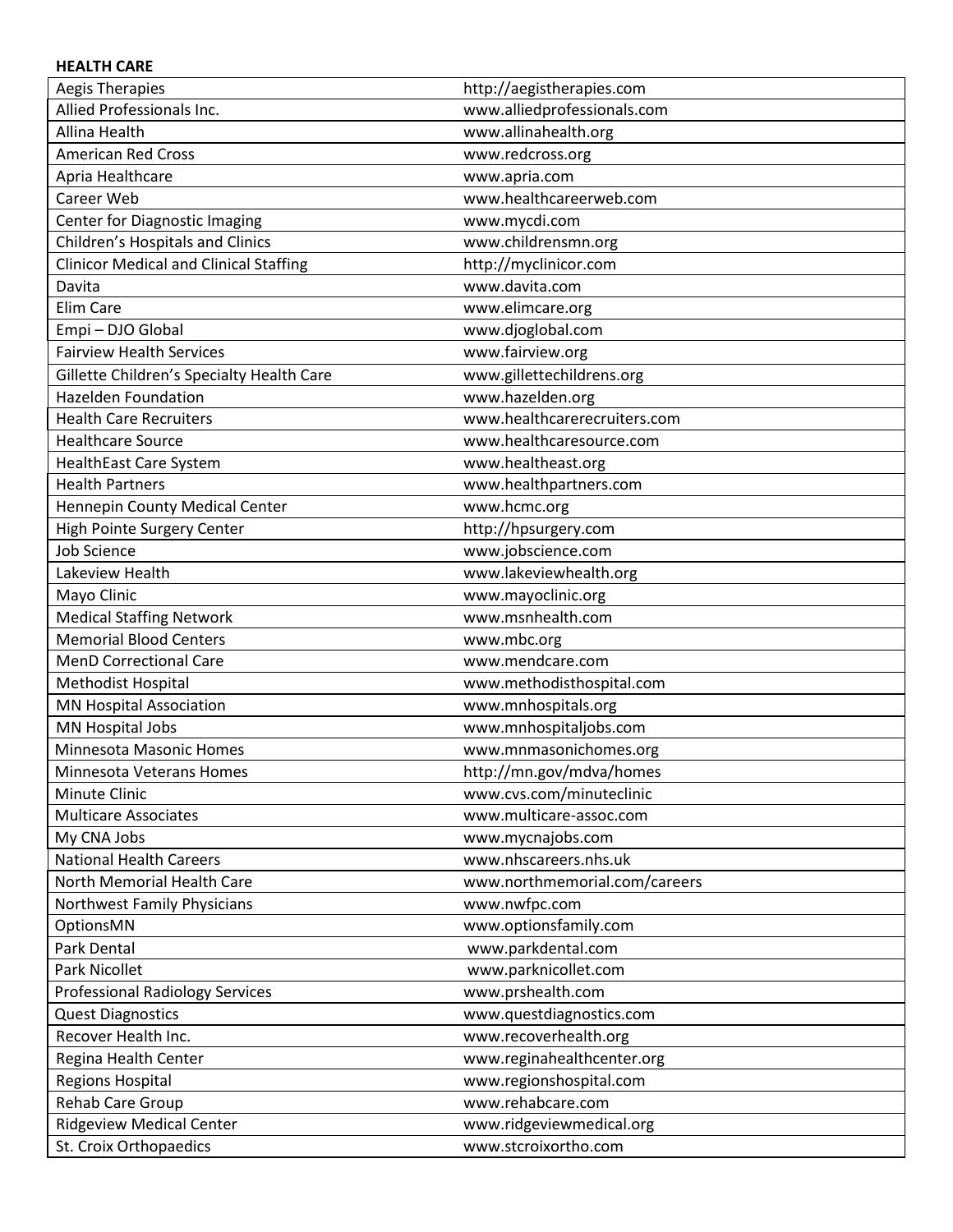| <b>HEALTH CARE</b>                     |                                      |
|----------------------------------------|--------------------------------------|
| St. Francis Regional Medical Center    | www.stfrancis-shakopee.com           |
| Spectrum Health                        | www.spectrumhealthcos.com/careers    |
| <b>Shriners Hospitals for Children</b> | www.shrinershospitalsforchildren.org |
| <b>State of Minnesota</b>              | https://mn.gov/mmb/careers           |
| StayWell Health Management             | http://staywell.com                  |
| Suburban Imaging                       | https://subrad.com                   |
| <b>Summit Orthopedics</b>              | www.summitortho.com                  |
| Talecris Plasma Resources              | www.grifolsplasma.com                |
| Ucare                                  | www.ucare.org                        |
| <b>United Health Care</b>              | www.uhc.com                          |
| <b>Volunteers of America</b>           | www.voamnwi.org                      |
| <b>Walker Methodist</b>                | www.walkermethodist.org              |
| <b>Wilder Foundation</b>               | www.wilder.org                       |
| <b>Woodbury Health Care Center</b>     | www.ucomparehealthcare.com           |
| <b>Woodwinds Health Campus</b>         | www.healtheast.org                   |

#### **HOME HEALTH PROVIDERS/ASSISTED LIVING/SKILLED NURSING**

| All Home Health                              | www.allhomehealth.org                     |
|----------------------------------------------|-------------------------------------------|
| Alliance Home Health Care & Nursing Services | www.alliancehcns.net                      |
| Accessible Space Inc.                        | www.accessiblespace.org                   |
| <b>Accurate Home Care</b>                    | www.accuratehomecare.com                  |
| <b>ACR Homes/ACR Healthcare</b>              | www.acrhomes.                             |
| Augustana Care                               | www.augustanacare.org                     |
| <b>Baywood Home Care</b>                     | http://baywoodhomecare.com                |
| <b>Bywood East Health Care</b>               | www.bywoodeast.com                        |
| <b>BrightStar Care</b>                       | www.brightstarcare.com/stpaul             |
| Care Plus Home Health Care Service           | http://careplushha.com                    |
| <b>Caring Professionals Homecare</b>         | www.mycaringpro.com                       |
| <b>Catholic Eldercare</b>                    | www.catholiceldercare.org                 |
| <b>Cerenity Senior Care</b>                  | www.cerenityseniorcare.org                |
| <b>Comfort Keepers</b>                       | www.comfortkeepers.com                    |
| <b>Custom Care Home Care</b>                 | www.customcarellc.com                     |
| Divine HealthCare Network                    | http://divinecorporation.com              |
| Dungarvin                                    | www.dungarvin.com                         |
| English Rose Suites and b home Home Care     | www.englishrosesuites.com                 |
| <b>Episcopal Homes</b>                       | www.episcopalhomes.org                    |
| Fairview Home Care and Hospice               | www.fairview.org/services/homecarehospice |
| Firstat Nursing and Home Health Care         | www.firstat.com                           |
| <b>Golden Living Centers</b>                 | www.goldenlivingcenters.com               |
| <b>Good Samaritan Society</b>                | www.good-sam.com                          |
| <b>Hammer Residences</b>                     | www.hammer.org                            |
| Hennepin Home Healthcare Inc.                | www.hennhomecare.com                      |
| Home Health Care Inc.                        | www.hhcare.net                            |
| Home Instead Senior Care                     | www.homeinstead.com                       |
| <b>Howry Residential Services</b>            | www.howryinc.com                          |
| Integrity Living Options Inc.                | www.integrityliving.com                   |
| Intrepid USA                                 | www.intrepidusa.com                       |
| Jones-Harrison                               | www.jones-harrison.org                    |
| Life Fountain Home Healthcare*               | www.lifefountainhhc.com                   |
| Lovingcare Nursing                           | http://www.lovingcareco.com               |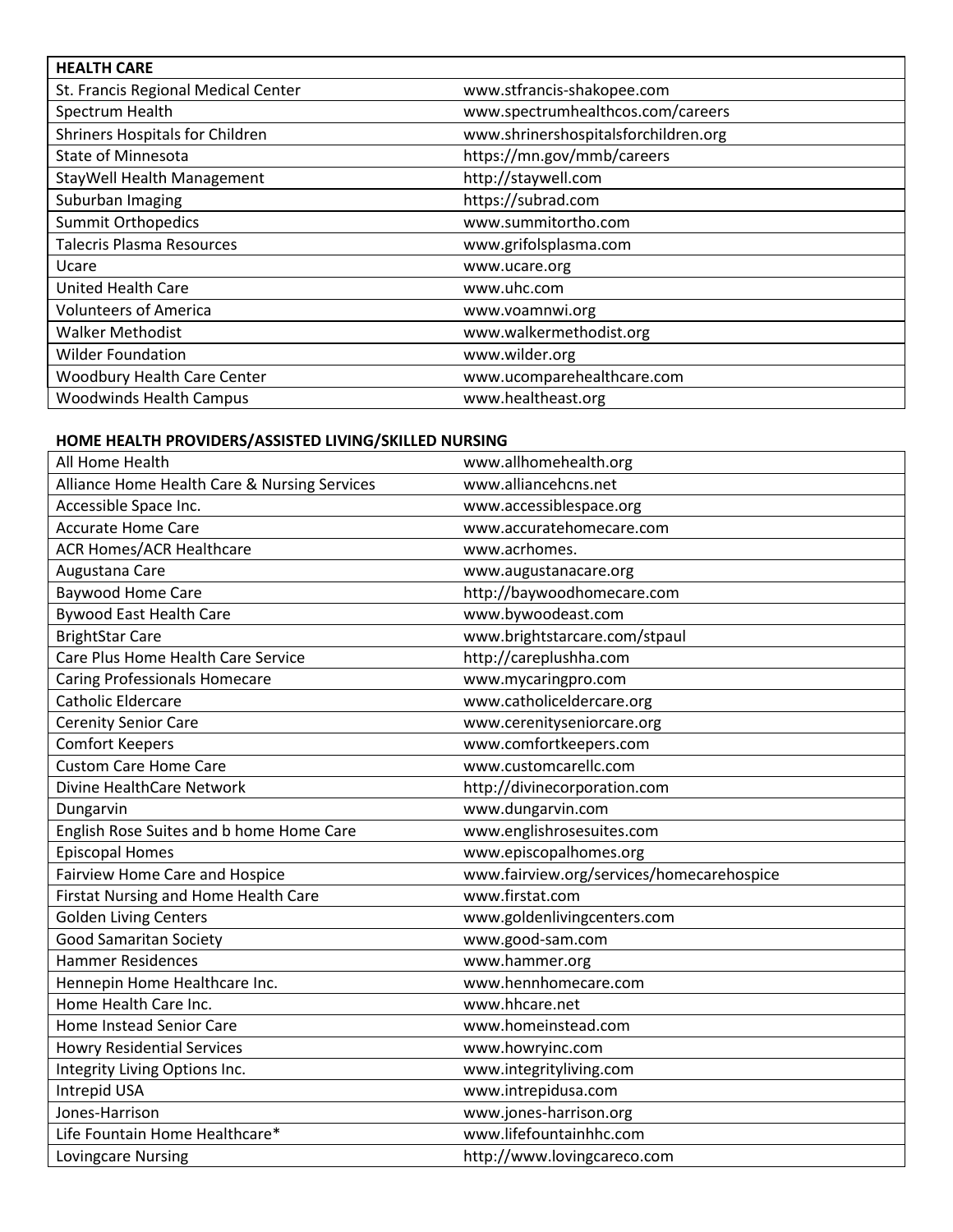| HOME HEALTH PROVIDERS/ASSISTED LIVING cont. |                                                              |
|---------------------------------------------|--------------------------------------------------------------|
| Minnesota Visiting Nurse Agency             | www.mvna.org                                                 |
| <b>Mount Olivet Careview Home</b>           | www.mtolivethomes.org                                        |
| New Perspective Senior Living               | https://npseniorliving.com/minnesota                         |
| Nightingale Home Healthcare                 | http://homecareforyou.com                                    |
| Options Residential Inc.                    | www.optionsres.com                                           |
| Our Lady of Peace                           | http://ourladyofpeacemn.org                                  |
| Outcomes, Inc                               | http://outcomesmn.org/open-positions                         |
| Owakihi                                     | www.owakihi.com                                              |
| <b>Pediatric Home Service</b>               | www.pediatrichomeservice.com                                 |
| Phoenix Residence, Inc.                     | www.phoenixresidence.org                                     |
| <b>Prairie River Home Care</b>              | www.prhomecare.com                                           |
| Presbyterian Homes and Services             | www.preshomes.org                                            |
| Professional Resource Network Inc.          | www.prn-mn.com                                               |
| <b>Right at Home</b>                        | www.rightathome.net/twin-cities                              |
| Senior Helpers                              | www.seniorhelpers.com                                        |
| <b>Synergy Home Care</b>                    | www.synergyhomecare.com                                      |
| <b>TLC Home Care</b>                        | www.stpaulhomecare.net                                       |
| <b>Visiting Angels</b>                      | www.visitingangels.com                                       |
| <b>HOSPITALITY</b>                          |                                                              |
| Aramark                                     | www.aramark.com                                              |
| Canterbury Park                             | www.canterburypark.com                                       |
| Country Inns & Suites                       | www.countryinns.com                                          |
| <b>CSM Corporation</b>                      | http://csmcorp.net/careers                                   |
| Embassy Suites (Crescent Hotels & Resorts)  | http://jobs.chrco.com                                        |
| <b>Hilton Hotels</b>                        | www3.hilton.com                                              |
| <b>Hospitality Careers</b>                  | www.hcareers.com                                             |
| <b>Hospitality Online</b>                   | www.hospitalityonline.com                                    |
| <b>Hotel Career</b>                         | www.hotelcareer.com                                          |
| Hotel Jobs                                  | www.hoteljobs.com                                            |
| <b>Hotel Resource</b>                       | www.hotelresource.com                                        |
| Hyatt Regency (Mpls)                        | https://minneapolis.regency.hyatt.com                        |
| Lancer Hospitality                          | http://lancerhospitality.com                                 |
| Levy Restaurants                            | www.levyrestaurants.com/venues/317-on-rice-park-event-center |
| <b>Marcus Hotels &amp; Resorts</b>          | www.marcushotels.com/hospitality-careers                     |
| Marquette Hotel (Mpls)                      | www.marquettehotel.com/careers.html                          |
| Marriott                                    | www.marriott.com/careers/default.mi                          |
| Millennium Hotel - Minneapolis              | www.millenniumhotels.com                                     |
| MN Sports & Entertainment                   | https://www.nhl.com/wild/team/employment-opportunities       |
| (Xcel Center, RiverCenter, Roy Wilkins)     |                                                              |
| Morrissey Hospitality Companies Inc.        | www.morrisseyhospitality.com/careers                         |
| Radisson Blu Mall of America                | www.radissonblu.com/en/hotel-mall-of-america                 |
| <b>Restaurant Management Careers</b>        | www.foodbizjobs.net                                          |
| Sand Hospitality, LLC                       | www.sandcompanies.com                                        |
| St. James Hotel - Red Wing                  | www.st-james-hotel.com                                       |
| St. Paul Hotel                              | www.saintpaulhotel.com                                       |
| Sodexo (food/facilities mgmt services)      | http://sodexousa.com                                         |
| <b>Target Center</b>                        | www.targetcenter.com                                         |
| <b>TPI Hospitality</b>                      | www.tpihospitality.com/careers                               |
| Treasure Island Resort & Casino             | www.ticasino.com                                             |
| Wine and Hospitality Jobs                   | http://wineandhospitalityjobs.com                            |
|                                             |                                                              |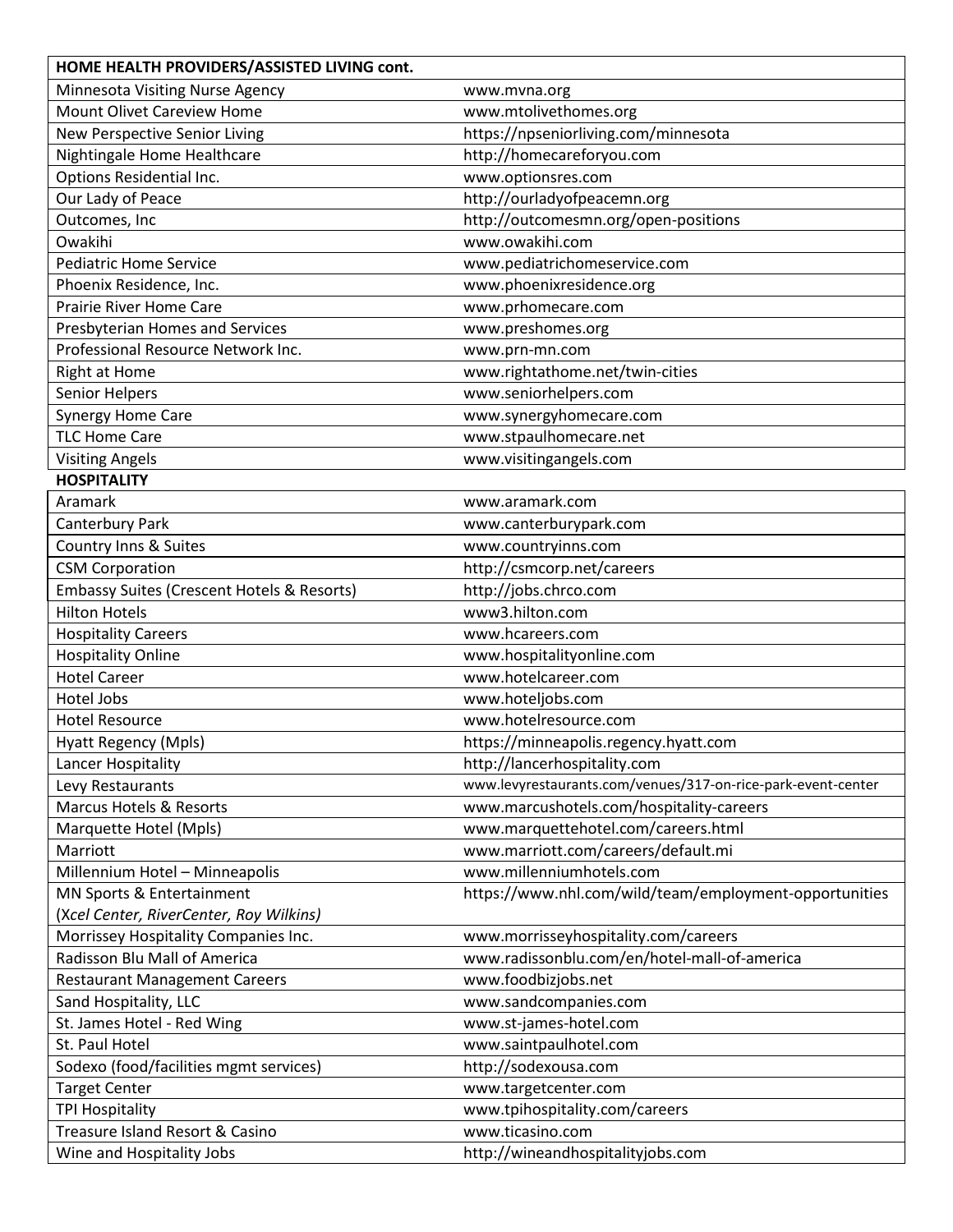## **LAW ENFORCEMENT/SECURITY**

| <b>Allied Universal Security Services</b>         | www.allieduniversal.com                                |
|---------------------------------------------------|--------------------------------------------------------|
| American Security & Investigations                | www.americansecuritycorp.com                           |
| <b>Andy Frain Services</b>                        | www.andyfrain.com                                      |
| A.S.I.A. Security                                 | http://asiasecurityinc.com                             |
| <b>Avalon Fortress Security</b>                   | www.avalonsecurity.com                                 |
| Dakota County Sheriff's Dept.                     | www.co.dakota.mn.us                                    |
| <b>DECO Security Services</b>                     | www.deco-inc.com                                       |
| <b>Dunbar Armored</b>                             | www.dunbararmored.com                                  |
| Federal Bureau of Investigation                   | www.fbi.gov                                            |
| G4S USA                                           | http://usajobs.g4s.com                                 |
| <b>General Security Services Corporation</b>      | www.gssc.net                                           |
| Garda World                                       | www.gardaglobal.com/cash_armored.php                   |
| Guardsmark                                        | www.guardsmark.com                                     |
| <b>Hannon Security</b>                            | www.hannonsecurity.com                                 |
| JBM Patrol & Protection                           | http://jbmpatrol.com/minnesota.php                     |
| Law Enforcement Recruiting                        | www.officer.com                                        |
| League of MN Cities                               | www.lmc.org                                            |
| Loomis                                            | www.loomis.us                                          |
| Mall of America                                   | http://stage.mallofamerica.com/about/employment-portal |
| MN Board of Peace Officers Standards & Training   | https://dps.mn.gov/entity/post/Pages/default.aspx      |
| MN Dept. of Corrections                           | www.doc.state.mn.us                                    |
| <b>MN Law Enforcement Jobs</b>                    | http://law-enforcement.jobs.net                        |
| Per Mar Security Services                         | www.permarsecurity.com                                 |
| Pinkerton                                         | www.pinkerton.com/careers                              |
| Premier Security Inc.                             | www.premiersecurityinc.org                             |
| Rochester Armored Car                             | www.rochesterarmoredcar.com                            |
| Securitas                                         | www.jobs.netjobs/securitas-usa                         |
| Security Jobs Network                             | www.securityjobs.net                                   |
| <b>Transportation Security Administration</b>     | www.tsa.gov                                            |
| <b>Upper Midwest Community Policing Institute</b> | www.umcpi.org                                          |
| <b>Whelan Security</b>                            | http://careers.whelansecurity.com                      |

#### **NON-PROFIT**

| Accessible Space                                | www.accessiblespace.org                                      |
|-------------------------------------------------|--------------------------------------------------------------|
| American Psychological Association              | www.psyccareers.com                                          |
| <b>America Red Cross</b>                        | www.redcross.org/about-us/careers                            |
| <b>Association of Fundraising Professionals</b> | www.afpnet.org                                               |
| <b>Boy Scouts</b>                               | www.northernstarbsa.org                                      |
| CAP Agency                                      | www.capagency.org                                            |
| <b>Catholic Charities</b>                       | www.ccspm.org                                                |
| Children's Home Society of Minnesota            | https://chlss.org                                            |
| <b>College Possible</b>                         | www.collegepossible.org                                      |
| <b>Common Bond Communities</b>                  | www.commonbond.org                                           |
| <b>Community Action Partnership</b>             | http://www.caprw.org                                         |
| Courage Center                                  | www.allinahealth.org/Courage-Kenny-Rehabilitation-Institute/ |
| Darts                                           | www.darts1.org                                               |
| Dodge Nature Center                             | www.dodgenaturecenter.org                                    |
| East Side Neighborhood Services                 | www.esns.org                                                 |
| <b>ExecSearches Nonprofit Jobs</b>              | https://execsearches.com                                     |